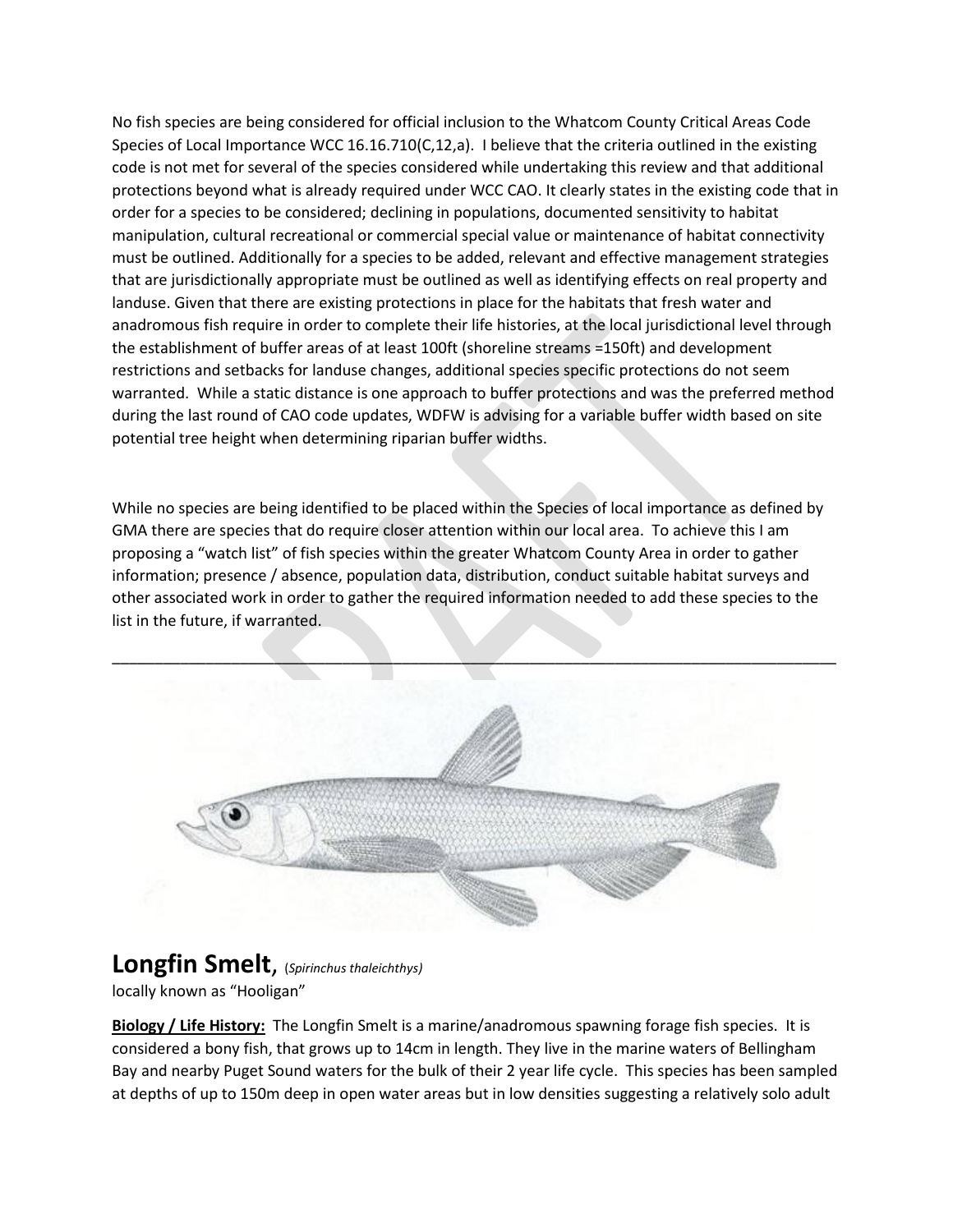phase until spawning trigger occur. They return to the freshwater of the Nooksack River, the only river that has an identified and well-documented run in the Puget Sound basin. Spawning runs occur beginning in mid to late October and extend through November. Fish are usually observed in the middle or bottom portions of the water column as they move upstream to spawning areas. Females deposit adhesive eggs, clutch size ranging between 5000-24000, on sandy-gravelly substrate, rocks, and aquatic vegetation around the upper limits of tidal influence (in the vicinity of City of Ferndale / I-5 bridge crossing). Eggs hatch in about 40 days. After hatching, larvae enter surface waters and are swept downstream into brackish-water nursery areas in the river estuary and tidal delta. Samples of Longfin Smelt collected along the shorelines in the Strait of Juan de Fuca revealed that consume a variety of surface and deeper occurring prey items including calanoid copepods, mysids and amphipods. Near the Nooksack River mouth, samples of prey included juvenile mud-shrimp.

**Status:** The only well-documented marine/anadromous spawning population of longfin smelt in the Puget Sound Basin occurs in the Nooksack River and the adjacent marine waters of Bellingham Bay and neighboring Skagit and San Juan counties. Longfin smelt may have the most geographically restricted and vulnerable spawning habitat of any marine/ anadromous forage fish species in the Puget Sound Basin. Apart from the south Whatcom/west Skagit/ San Juan County region, they have been only rarely encountered elsewhere in Puget Sound. No biological data, stock assessment, or spawning habitat survey data exist for locally known marine population of longfin smelt. The Northwest Indian College has conducted creel surveys and was granted a National Science Foundation Grant to assess population size and structure of the longfin smelt in the Nooksack River and has an ongoing investigation that spans several years, but to date, has been unwilling to share data.

**Threats:** Longfin Smelt are have been observed to be in decline in other portions of their broader range outside of the Puget Sound Basin due to a variety of threats. Stream low flows and water diversions have been a leading concern that affects access to preferential spawning habitat. Low flows result in upstream movement of the productive freshwater-saltwater mixing zone, reducing the available size of favorable spawning habitat. Water diversions and pumping structures reduce the overall available instream flow and can entrain adults if not appropriately screened. The degree to which current diversion screening regulations effectively protect larvae from entrainment is unknown. Low flows can fail to disperse larvae downstream into productive nursery areas. Other potential threats include pesticide runoff from agricultural areas and invasions by exotic species, both plant and animal, that may displace or predate on adult or larval Longfin Smelt. Sedimentation due to human activities that wash through the watershed may also influence spawning substrate quality. Due to a two-year life cycle, relatively brief periods of reproductive failure could lead to extirpations.

**Cultural Significance:** Longfin Smelt is a tradition food source for local tribes. The species is high in oil and fat. The Longfin smelt were caught annually using dip nets and the fish were smoked, fried, dried or were rendered down for oil to be used later. The oil and preserved fish were highly sought after by other tribes that did not have access to similar fish oils. This allowed for trade and bartering with inland tribes. Longfin Smelt fishing remains a culturally significant subsistence activity practices by members of Lummi and Nooksack Tribes.

\_\_\_\_\_\_\_\_\_\_\_\_\_\_\_\_\_\_\_\_\_\_\_\_\_\_\_\_\_\_\_\_\_\_\_\_\_\_\_\_\_\_\_\_\_\_\_\_\_\_\_\_\_\_\_\_\_\_\_\_\_\_\_\_\_\_\_\_\_\_\_\_\_\_\_\_\_\_\_\_\_\_\_\_\_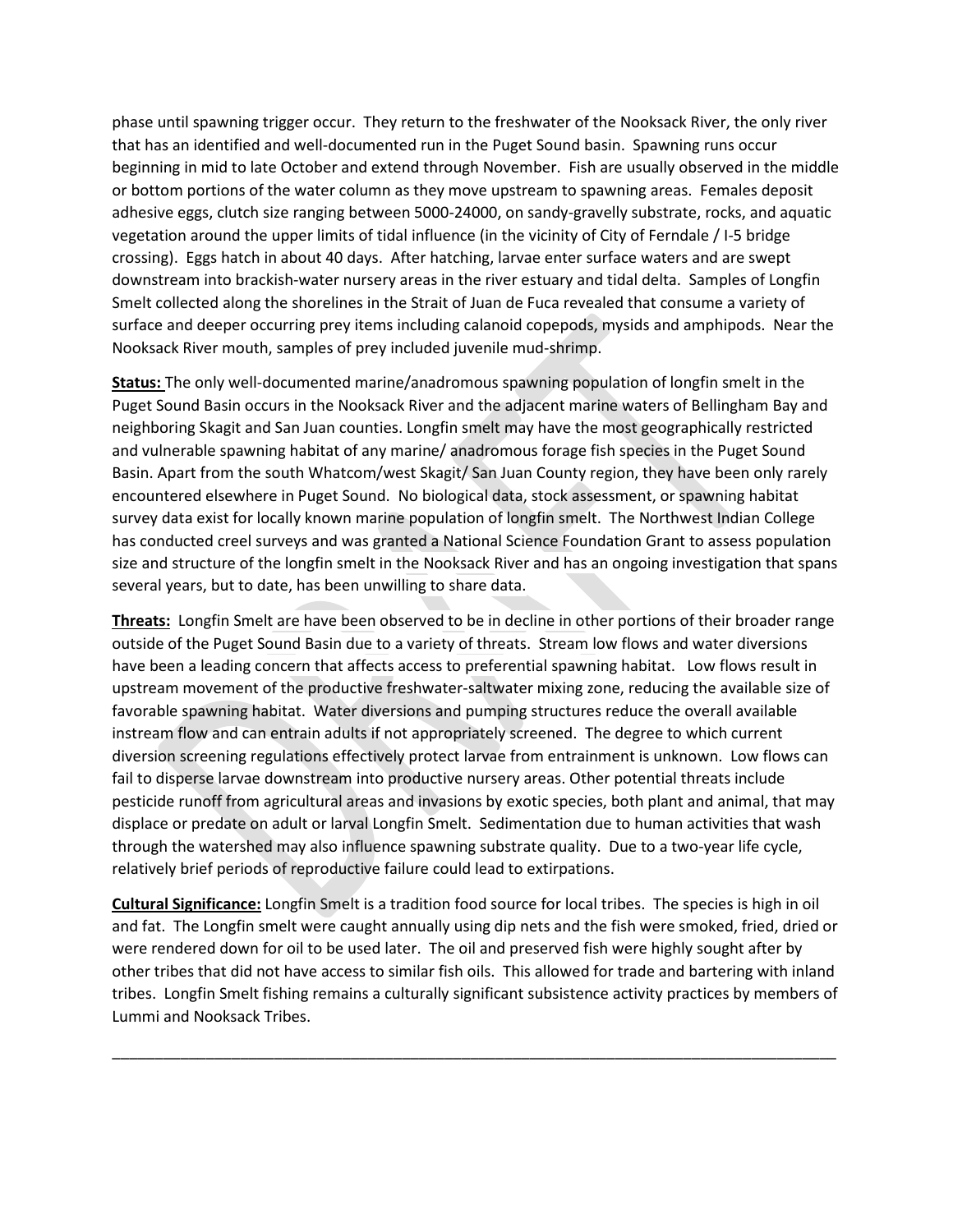

## **Nooksack Dace,** *(Rhinichthys sp.)*

recently diverged from longnose dace ((*Rhinichthys cataractae*)

**Evolutionary History:** Nooksack Dace recently diverged from a common and widespread species, the longnose dace (*Rhinichthys cataractae*). As the range of its parental species contracted with the onset of glaciation, the fish of the Chehalis Valley were left as peripherally isolated populations (McPhail and Taylor 1996). The valley remained ice-free through all 4 major glaciations of the Pleistocene. Recent genetic work indicates that the Nooksack Dace have been reproductively isolated since well before the most recent glacial episode and perhaps since before the Pleistocene . There are other species that fall within this general classification of developing independently of a parent species in this geographically distinct area and are commonly referred to as Chehalis Fauna. Nooksack Dace were likely among the very first species to recolonize the post-glacial streams.

**Biology and Life History:** The Nooksack Dace is a small (<15 cm) stream dwelling cyprinid (minnow). The body is streamlined, with large pectoral fins and a snout that overhangs the mouth. Body coloration is grey-green above a dull, brassy lateral stripe and dirty white below. There is often a distinct black stripe on the head in front of the eyes. In juveniles, the stripe continues down the flanks to the tail. They are small-bodied fish that mature at an age class of 2 years with a maximum lifespan of 5 years. The Nooksack Dace have an extended spawning period that is based off stream water temperature but typically begins mid-April and extends through mid-July. Documentation suggests that some larger mature females may spawn more than once each year. Clutch size ranges from 200 to 2,000 eggs depending on female body size. Nooksack Dace spawn at night during the spring and usually at the upstream end of riffles. The nest site is a 10 cm diameter depression in the gravel cleaned and formed by probing with the snout by males prior to courtship and by both sexes during courtship. Males continue to guard and protect redd until young are hatched. Nooksack Dace are stream riffle specialists that primarily reside in coarse gravel and cobble substrate areas of fast flowing streams and rivers. Gut contents examined indicate that adult dace feed primarily on riffle-dwelling insects, including caddisfly and mayfly nymphs, dytiscid beetle larvae, and adult riffle beetles, while juveniles feed mainly in drifting zooplankton.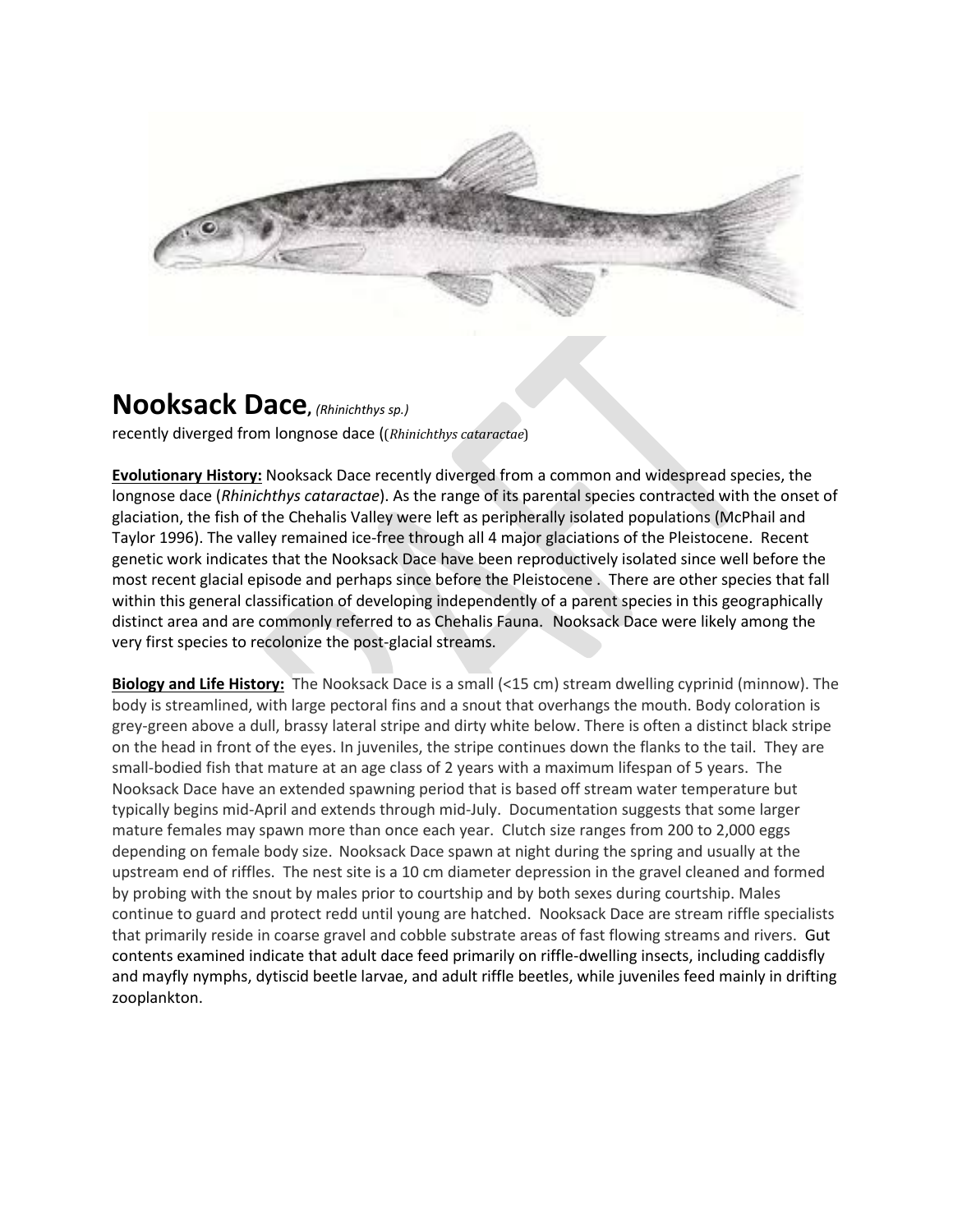**Status:** Distribution of Nooksack Dace has been identified in approximately 20 different Western Washington stream systems and a handful of stream systems in the Southern British Columbia. In Washington, the species has been identified mainly in west slope drainages of the Cascades in stream and river systems that drain into Puget Sound. They are also found in the Chehalis River system and some west slope drainages of the Olympic Peninsula. Their presence in east slope drainages of the Olympic Peninsula, drainages that enter Hood Canal, have not been detected. They are also absent from drainages that feed into the Straits of Juan De Fuca to the north of the Olympic Peninsula. Population data is not currently available for the broader species distribution or at the local stream level, however, it is generally accepted that the species is in decline due to manipulations of habitat and low instream flows. Nooksack Dace is listed on the Canadian Species at Risk Act (Schedule 1) as Endangered.



**Threats:** Nooksack Dace rely on riffles sections of stream channels. These areas are among the shallowest of stream all aquatic habitats and consequently are among the first to shrink as flows decline. When riffle habitats lack sufficient water, Nooksack Dace find refuge in pool habitats where both abundance and growth rate decline have been documented as being reduced. Being a small fish that is forced into pool and scour holes puts them at risk of predation by other piscivorous fish that typically occupy these habitat units. Riparian habitat is important to the Nooksack Dace. Benthic insectivores and riverine specialists like Nooksack Dace are among the most sensitive fish species to the loss of wooded riparian areas. Observed Nooksack Dace are linked with healthy riparian areas and believed to be linked with the reduced sediment inputs, reduced stream temperature and healthier macroinvertebrate community structure typical of these areas.

\_\_\_\_\_\_\_\_\_\_\_\_\_\_\_\_\_\_\_\_\_\_\_\_\_\_\_\_\_\_\_\_\_\_\_\_\_\_\_\_\_\_\_\_\_\_\_\_\_\_\_\_\_\_\_\_\_\_\_\_\_\_\_\_\_\_\_\_\_\_\_\_\_\_\_\_\_\_\_\_\_\_\_\_\_

## **Salish Sucker***(Catostomus sp.)*

recently diverged from longnosed sucker (*Catostomus catostomus*)

**Evolutionary History:** Similar to the Nooksack Dace, the Salish Sucker is considered part of the Chehalis Fauna. An evolutionarily distinct population the developed in a geographically protected and ice free area in central Washington during the Pleistocene Period. The Salish Sucker diverged from the